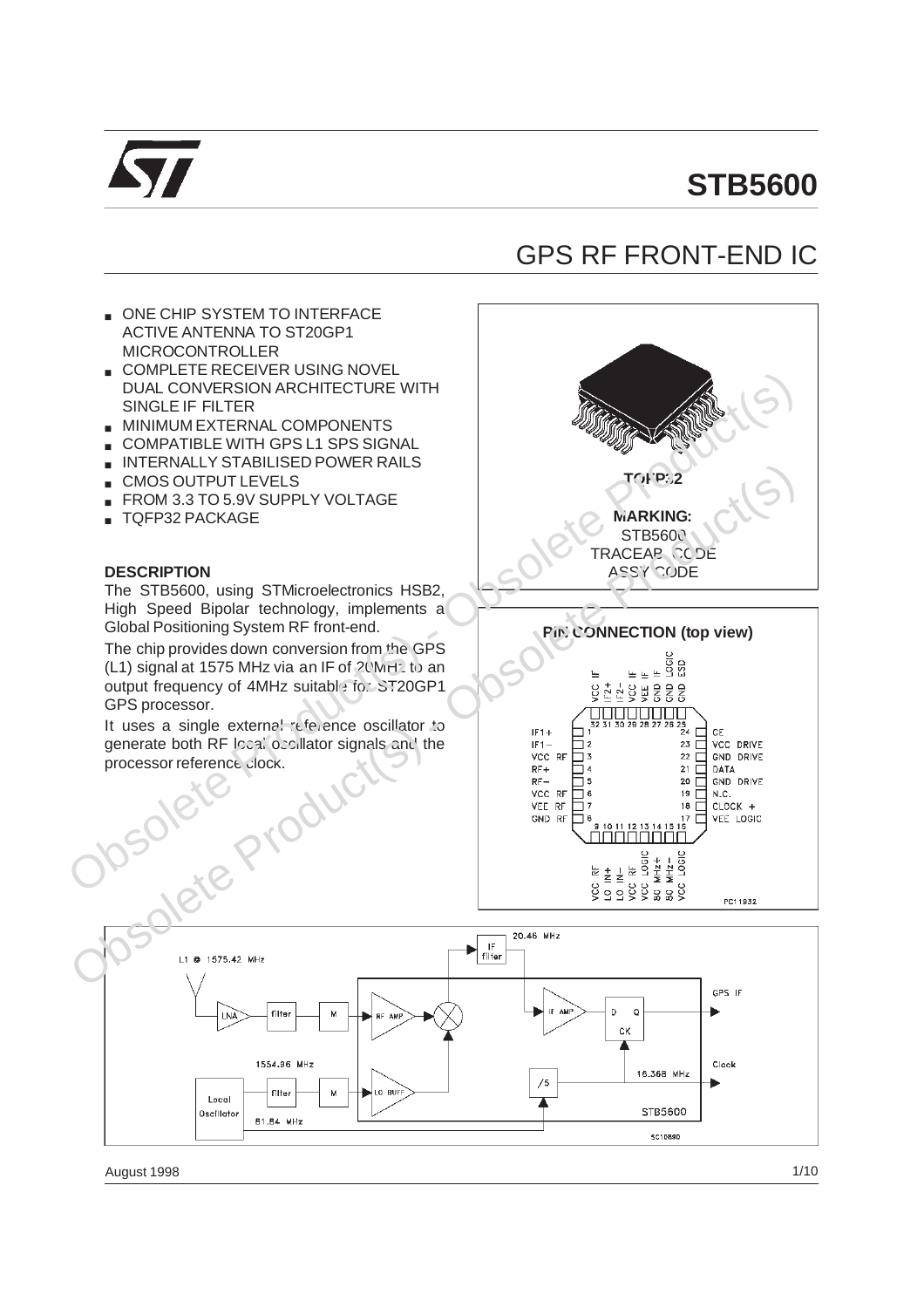#### **FUNCTIONAL DESCRIPTION**

The STB5600 GPS front-end is fed with the signal from an active antenna, via a ceramic RF filter. The gain between the antenna element and the STB5600 is expected to be between 10dB and 35dB overall, made up of the antenna LNA gain, the feeder loss, connector loss, and the ceramic filter loss.

In order to use an off-the-shelf ceramic filter, conventionally 50 Ohms single ended, a matching circuit is used. (see appendix A.1), which provides a 300 Ohm differential drive to the STB5600. A similar circuit can be used to feed the LO signal if using the recommended low-cost oscillator circuit (appendix A.3).

Note that the STB5600 radio architecture and the oscillator described here are covered by various patents held by SGS-Thomson and by others. The use of the circuits described in this data-sheet for any other purpose may infringe such patents.

#### - RF SECTION

The differential input signal is amplified by the RF-Amp and mixed with the oscillator signal amplified from the LO+,LO- inputs to generate a balanced 20.46MHz IF signal. The LO buffer amplifier may be fed differential or single ended signals, at levels between -60dBm and -20dBm.

#### - IF SECTION

The must Co-rigular to generate a barance of JA aware The signal. The USE CO-rigular terms of the USE CONSTRICT The 2000 MHz differential signal from the mixer is fed through an extendal C filter to suppressiondesirable p The 20MHz differential signal from the mixer is fed through an external LC filter to suppress undesirable signals and mixer products. The multi-stage high-sensitivity limiting amplifier is connected to a D-type latch clocked by an internally derived 16MHz clock.. The effect of sampling the 20MHz signal at 16MHz is to create a sub-sampling alias at 4MHz. This is fed to the putput level-converters. other purpose may infringe such patents.<br>
The differential input signal is amplified by the RF-Amp and mixed with the oscill-ter signal amplification the LO+LO-inputs to generate a balanced 20.46MHz iF signal. The LO buffe

#### - DIVIDER SECTION

The 80MHz oscillator signal may be provided single-ended or differentially to the high impedance 80MHz+, 80MHz- inputs. Any unused inputs should be connected to GNDLOGIC via a 1nF capacitor. The 80MHz signal is amplified, then divided by 5 to create the 16.368MHz clock required by the ST20GP1 processor, also used to clock the output latch of the STB5600.

## - OUTPUT SECTION

The output latch samples the 20.46MHz intermediate frequency at a 16.368MHz rate, performing the dual function of second downconversion and latching. The downconversion occurs by sub-sampling aliasing, such that the digital output represents a 4.096MHz centre frequency

The output buffers perform level translation from the internal ECL levels to CMOS compatible outputs referred 'c external ground.

#### **ABSOLUTE MAXIMUM RATINGS**

| Symbol                                     | <b>Parameter</b>                    | Value        | Unit           |
|--------------------------------------------|-------------------------------------|--------------|----------------|
| <b>V<sub>cc</sub></b><br>DC Supply Voltage |                                     | 5.9          |                |
| $RF+, RF-$ RF Input                        |                                     |              | dBm            |
|                                            | Junction Temperature                | 150          | $^{\circ}$ C   |
| ${\mathsf T}_{\textsf{sta}}$               | Storage Temperature Range           | $-40$ to 125 | $^{\circ}$ C   |
| $R_{\text{thi-amb}}$                       | Thermal Resistance Junction-ambient | 80           | $^{\circ}$ C/W |

**AV**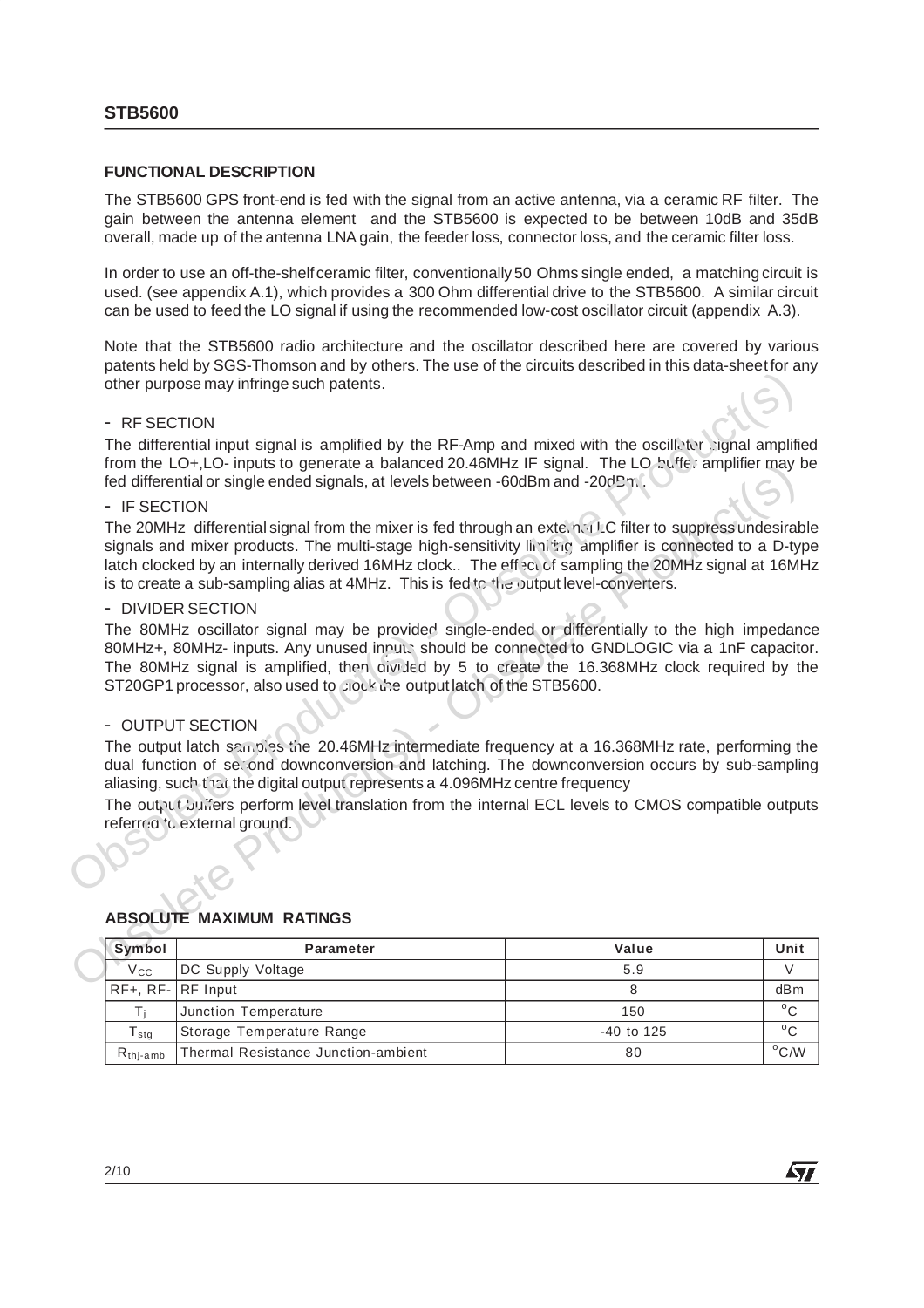## **PIN CONFIGURATION**

| Pin            | Symbol                                 | Typ. DC Bias | Dexription                     | <b>External circuit</b>      |
|----------------|----------------------------------------|--------------|--------------------------------|------------------------------|
| $\mathbf{1}$   | $IF1+$                                 | 3.6V         | Mixer Output 1                 | see application circuit      |
| $\sqrt{2}$     | $IF1-$                                 | 3.6V         | Mixer Output 2                 | see application circuit      |
| 3              | <b>V<sub>CCRF</sub></b>                | 5 V          | <b>RF Power Supply</b>         | 100 nF to VEERF              |
| 4              | $RF+$                                  | 3.5V         | RF Input                       | <b>AC Coupled</b>            |
| 5              | RF-                                    | 3.5V         | RF Input                       | <b>AC Coupled</b>            |
| 6              | <b>VCCRF</b>                           | 5 V          | <b>RF Power Supply</b>         | 100 nF to VEERF              |
| $\overline{7}$ | VEERF                                  | 2 V          | RF Voltage Reference           | 100 nF to VCCF               |
| 8              | <b>GNDRF</b>                           | 0 V          | RF Ground                      |                              |
| 9              | <b>VCCRF</b>                           | 5 V          | <b>RF Power Supply</b>         | 100 nF th VEERF              |
| 10             | LO+                                    | 3.5V         | Local Oscillator Input         | <b>NC</b> Coupled            |
| 11             | LO-                                    | 3.5V         | Local Oscillator Input         | <b>AC Coupled</b>            |
| 12             | <b>V<sub>CCRF</sub></b>                | 5V           | <b>RF Power Supply</b>         | 100 nF to VEERF              |
| 13             | Vcclosic                               | 5 V          | Logic Power Supply             | 100 nF to VEELOGIC           |
| 14             | 80 MHz+                                | 4 V          | 80 MHz Clork Input             | <b>AC Coupled</b>            |
| 15             | 80 MHz-                                | 4 V          | 80 MHz Clock Input             | <b>AC Coupled</b>            |
| 16             | Vcclosic                               | 5 V          | Logic Fower Supply             | 100 nF to VEELOGIC           |
| 17             | VEELOGIC                               | 2V           | Logic Voltage Reference        | 100 nF to VCCLOGIC           |
| 18             | CLOCK+                                 | 0.3 V or 3 V | 16 MHz Clock CMOS Output       | 7 pF to GND <sub>DRIVE</sub> |
| 19             | Not Connected                          |              |                                |                              |
| 20             | <b>GND</b> <sub>DRIVE</sub>            | $\cup$       | <b>CMOS Drive Ground</b>       |                              |
| 21             | <b>DATA</b>                            | 0.: v or 3 V | 4 MHz Data CMOS Output         | 7 pF to GND <sub>DRIVE</sub> |
| 22             | <b>GNDDRIVE</b>                        | 0 V          | <b>CMOS Drive Ground</b>       |                              |
| 23             | VCCDRIVE                               | 3V           | <b>CMOS Drive Power Supply</b> |                              |
| 24             | $\langle \mathbf{f} \mathbf{F}\rangle$ | 3V           | Chip Enable                    |                              |
| 25             | GND                                    | 0V           | Substrate Ground               |                              |
| $26^{\circ}$   | GNDLOGIC                               | 0 V          | Logic Ground                   |                              |
| 27             | <b>GND<sub>IF</sub></b>                | 0 V          | IF Ground                      |                              |
| 28             | VEEIF                                  | 2 V          | IF Voltage Reference           | 100 nF to VCCIF              |
| 29             | <b>V<sub>CCIF</sub></b>                | 5 V          | IF Power Supply                | 100 nF to VEEIF              |
| 30             | IF <sub>2</sub> -                      | 4 V          | Limiting Amplifier Input       | see application circuit      |
| 31             | $IF2+$                                 | 4 V          | Limiting Amplifier Input       | see application circuit      |
| 32             | <b>V<sub>CCIF</sub></b>                | 5 V          | IF Power Supply                | 100 nF to VEEIF              |

<u> 1989 - Johann Barn, mars eta bainar eta idazlea (</u>

Apply 5V at the CE, VccRF, VccIF, VccLoGIc pins, apply 3 V at the VccDRIVE

 $\sqrt{2}$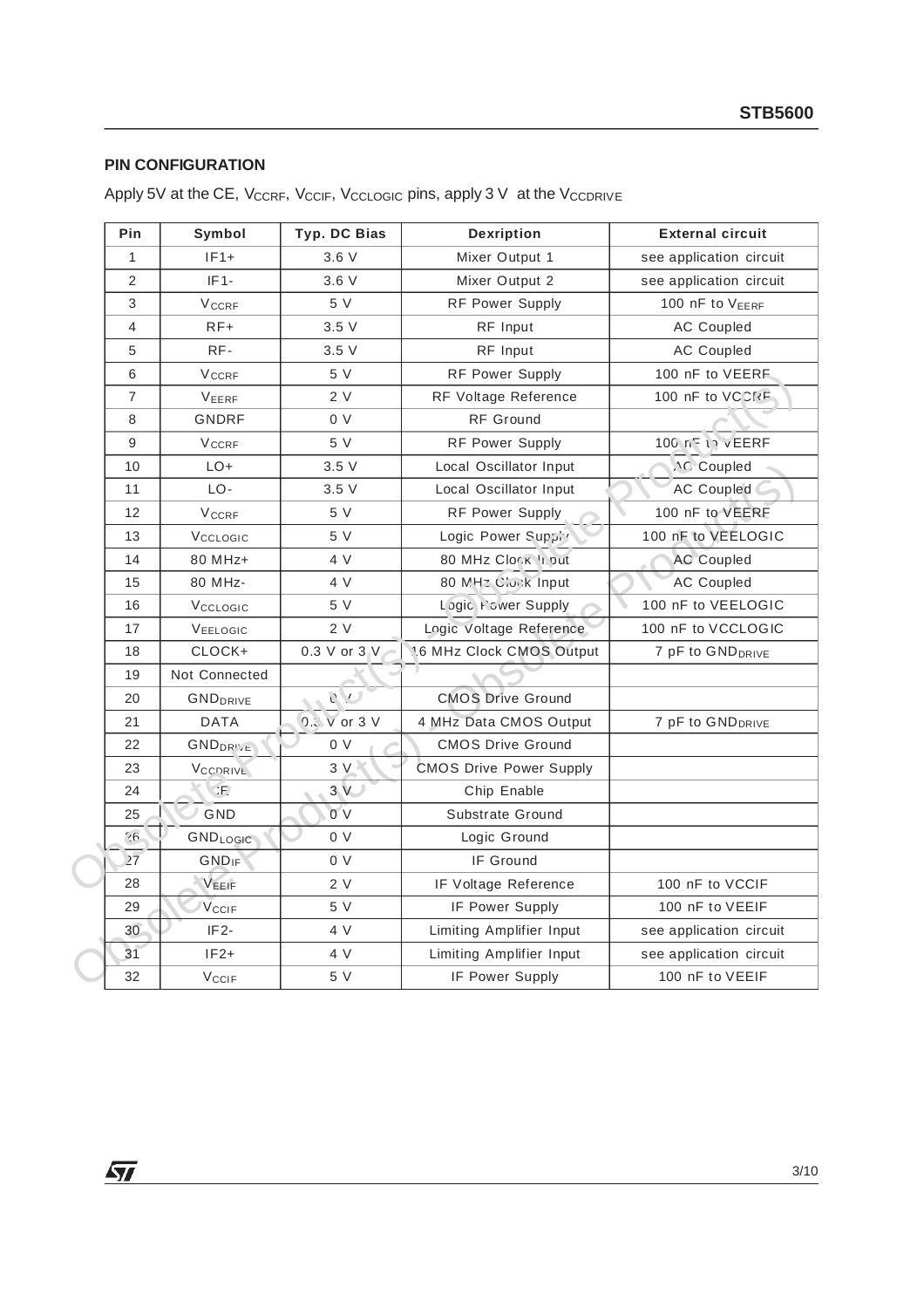**ELECTRICAL SPECIFICATION** ( $V_{VCCRF}$  = 3.3 V ...5.9 V;  $V_{VCCIF}$  = 3.3 V ...5.9 V;  $V_{VCC\text{LOGIC}}$  = 3.3 V ...5.9 V VvccpRIVE = 3 V;  $T_a = 25$  °C unless otherwise specified)

LNA MIXER

| Symbol           | <b>Parameter</b>                              | <b>Note</b>                                                                      | Min.  | Typ.                | Max.  |
|------------------|-----------------------------------------------|----------------------------------------------------------------------------------|-------|---------------------|-------|
| <b>I</b> VCCRF   | Supply Current                                | $VVCCRF = 5 V$                                                                   | 20    |                     | 25    |
| $Z_{\rm in}$     | Differential Input<br>Impedance               | @ 1575 MHz AC Coupled at RF+<br>RF-inputs                                        |       | 300<br>$\mathbf{1}$ |       |
| $Z_{\text{out}}$ | Differential Output<br>Impedance              | @ 20 MHz AC Coupled at IF1+ IF1-<br>outputs                                      |       | 70<br>3             |       |
| G <sub>C</sub>   | Voltage Conversion<br>Gain                    | $R_L > 3K\Omega$ , $P_{IN} = -80$ dBm<br>$(V_{in} = 75 \mu Vp$ on 300 $\Omega$ ) | 35    |                     |       |
| IIP1             | Input Compression<br>Point (1dB)              | (see application circuit)                                                        | $-60$ |                     |       |
| <b>NF</b>        | Noise figure                                  |                                                                                  |       | 5 ه                 |       |
| $f_{RF}$         | Input Signal<br>Frequency (L1)                |                                                                                  |       | 1575                |       |
| $f_{IF}$         |                                               |                                                                                  |       | 20                  |       |
|                  | Output Signal<br>Frequency<br>LO INPUT BUFFER |                                                                                  |       |                     |       |
|                  |                                               |                                                                                  |       |                     |       |
| Symbol           | <b>Parameter</b>                              | <b>Alova</b>                                                                     | Min.  | Typ.                | Max.  |
| $Z_{in}$         | Differential Input<br>Impedance               | @ 1555 MHz AC C supled at LO+<br>$LO-$ inputs                                    |       | 300<br>$\mathbf{1}$ |       |
|                  | Input Signal Level                            |                                                                                  | $-60$ | $-40$               | $-20$ |
|                  | <b>LIMITING AMPLIFIER</b>                     |                                                                                  |       |                     |       |
| Symbol           | Paramete:                                     | Í<br><b>Note</b>                                                                 | Min.  | Typ.                | Max.  |
| <b>I</b> VCCIF   | Supply Cu rent                                | $VVCCIF = 5 V$                                                                   | 2.5   |                     | 3.5   |
| $Z_{in}$         | <b>Difforential Input</b><br>In padance       | @ 20 MHz AC Coupled at IF2+ IF2-<br>inputs                                       |       | 15                  |       |
| B                | Bandwidth 3dB                                 |                                                                                  | 5     |                     | 80    |
| $S$ er, $e$      | Limiter sensitivity                           | Input Signal @ 20 MHz AC Coupled                                                 |       | 100                 |       |

## LO INPUT BUFFER

| Symbol       | <b>Parameter</b>                | <b>No.e</b>                                | Min. | Typ.  | Max.  | Unit    |
|--------------|---------------------------------|--------------------------------------------|------|-------|-------|---------|
| $Z_{\rm in}$ | Differential Input<br>Impedance | @ 1555 MHz AC Coupled at LO+<br>LO- inputs |      | 300   |       | Ω<br>pF |
|              | Input Signal Level              |                                            | -60  | $-40$ | $-20$ | dBm     |

## LIMITING AMPLIFIER

| fre                            | Input Signal<br>Frequency (L1)                |                                            |             | 1.75  |                | MHz            |
|--------------------------------|-----------------------------------------------|--------------------------------------------|-------------|-------|----------------|----------------|
| $f_{IF}$                       | Output Signal<br>Frequency                    |                                            |             | 20    |                | MHz            |
|                                | LO INPUT BUFFER                               |                                            |             |       |                |                |
| Symbol                         | <b>Parameter</b>                              | $e$ on                                     | Min.        | Typ.  | Max.           | Unit           |
| $Z_{\rm in}$                   | Differential Input<br>Impedance               | @ 1555 MHz AC Coupled at LO+<br>LO-inputs  |             | 300   |                | $\Omega$<br>pF |
|                                | Input Signal Level                            |                                            | $-60$       | $-40$ | $-20$          | dBm            |
|                                |                                               |                                            |             |       |                |                |
| Symbol<br><b>L</b> VCCIF       | Paramete:<br>Supply Cu rent                   | <b>Note</b><br>$VVCCIF = 5 V$              | Min.<br>2.5 | Typ.  | Max.<br>3.5    | Unit<br>mA     |
| $Z_{\rm in}$                   | Diffcrential Input<br>In padance              | @ 20 MHz AC Coupled at IF2+ IF2-<br>inputs |             | 15    |                | KΩ             |
| B                              | Bandwidth 3dB                                 |                                            | 5           |       | 80             | <b>MHz</b>     |
| $S$ and                        | Limiter sensitivity                           | Input Signal @ 20 MHz AC Coupled           |             | 100   |                | µ Vp           |
| INMAX                          | Maximum Input Signal                          | Input Signal @ 20 MHz AC Coupled           |             |       | 0.5            | Vp             |
| Symbol                         | <b>CLOCK INPUT BUFFER</b><br><b>Parameter</b> | <b>Note</b>                                | Min.        | Typ.  | Max.           | Unit           |
| <i><u><b>IvecLogic</b></u></i> | <b>Supply Current</b>                         | VVCC LOGIC = $5V$                          | 5           |       | $\overline{7}$ | mA             |
| $Z_{\rm in}$                   | Differential Input                            | @ 80 MHz AC Coupled at 80 MHz+             |             | 8     |                | $K\Omega$      |
|                                |                                               |                                            |             |       |                |                |

## CLOCK INPUT BUFFER

| Symbol                  | <b>Parameter</b>                | <b>Note</b>                                      | Min. | Typ.   | Max. | Unit            |
|-------------------------|---------------------------------|--------------------------------------------------|------|--------|------|-----------------|
| <i><b>IVCCLOGIC</b></i> | <b>Supply Current</b>           | $VVCC LOGIC = 5 V$                               | 5    |        |      | mA              |
| $Z_{\rm in}$            | Differential Input<br>Impedance | @ 80 MHz AC Coupled at 80 MHz+<br>80 MHz- inputs |      | 8<br>っ |      | $K\Omega$<br>pF |
|                         | Input Signal Level              | @ 80 MHz AC Coupled at 80 MHz+<br>80 MHz- inputs | 5    |        | 100  | mVp             |
| N                       | Division Ratio                  |                                                  |      | 5      |      |                 |

勾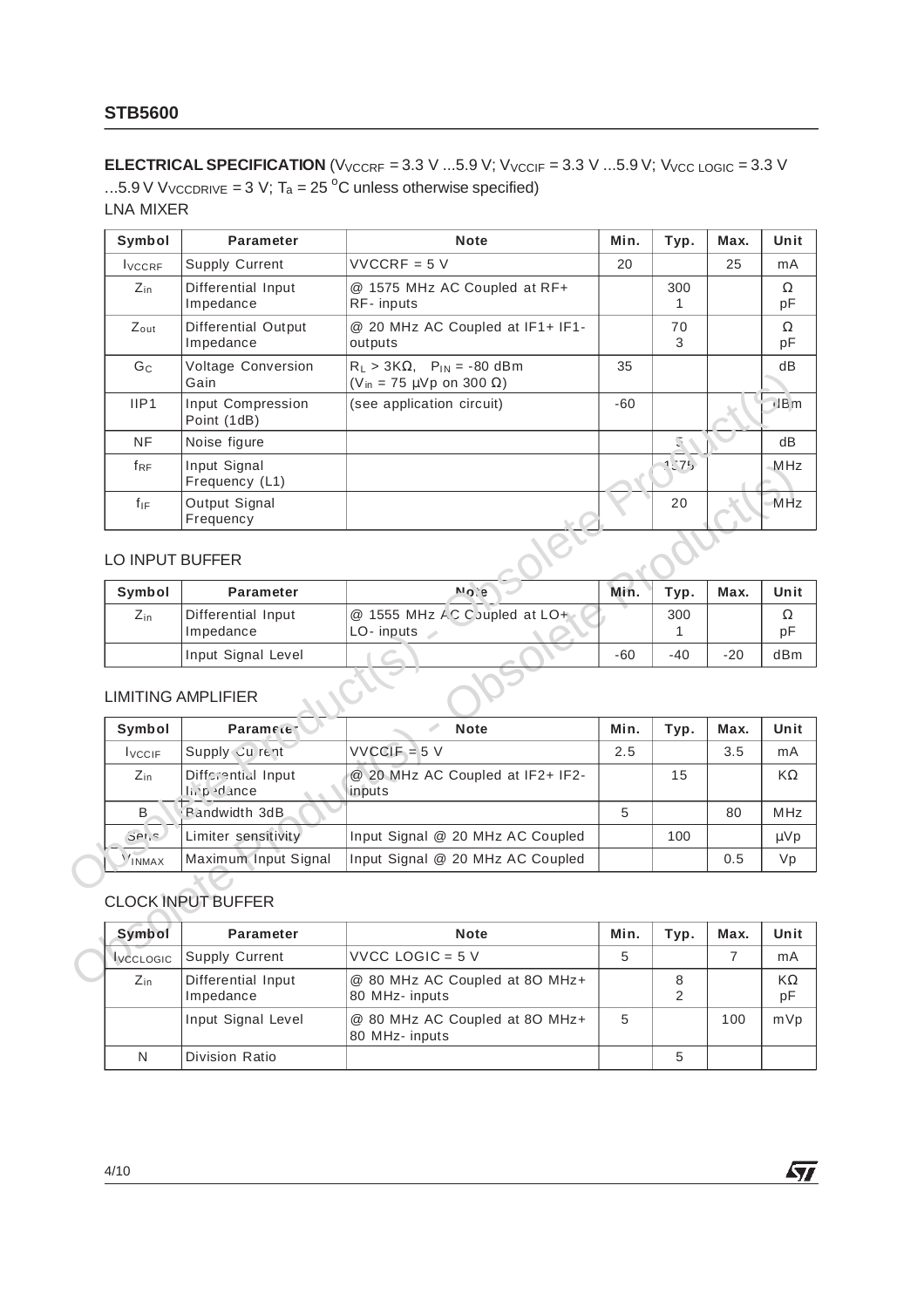## **ELECTRICAL CHARACTERISTICS (Continued)**

#### OUTPUT SECTION

| Symbol                                    | <b>Parameter</b>    | <b>Note</b>               | Min.     | Typ. | Max.     | Unit |
|-------------------------------------------|---------------------|---------------------------|----------|------|----------|------|
| Supply Current<br><i><b>LVCCDRIVE</b></i> |                     | $V_{VCCDRIVE} = 3 V$      |          | 8    |          | mA   |
| <b>V</b> <sub>OH</sub>                    | High output voltage | $Vp = V_{VCCDRIVE} = 3 V$ | $Vp-0.4$ |      | Vp       |      |
| $V_{OL}$                                  | Low output voltage  | $Vn = GNDDRIVE$           | Vn       |      | $Vn+0.4$ |      |
| t,                                        | Rise Time           | $C_{\text{LOAD}} = 7$ pF  |          | 6    |          | ns   |
|                                           | <b>Fall Time</b>    | $C_{LOAD}$ = 7 pF         |          | っ    |          | ns   |

#### **APPLICATION CIRCUIT**

A typical application circuit is shown in figure 1. The RF input from the antenna downlead is fed via a ceramic filter and matching circuit to the RF+,RF- pins. The external LNA in the antenna should have between 10 and 35dB of amplifier gain, so the noise measured in a one MHz bandwidth should be

-114dBm for kTB in 1 MHz

+ 2dB LNA noise figure

+10/35 dB LNA gain (net)

Total -102/ 77dBm at connector.

Allowing 2dB for filter loss, -104/-79 is available at the matching circuit.<br>Fig. 1 Typical Annlication Of the matching of the matching circuit.

Fig. 1 Typical Application Circuit



5/10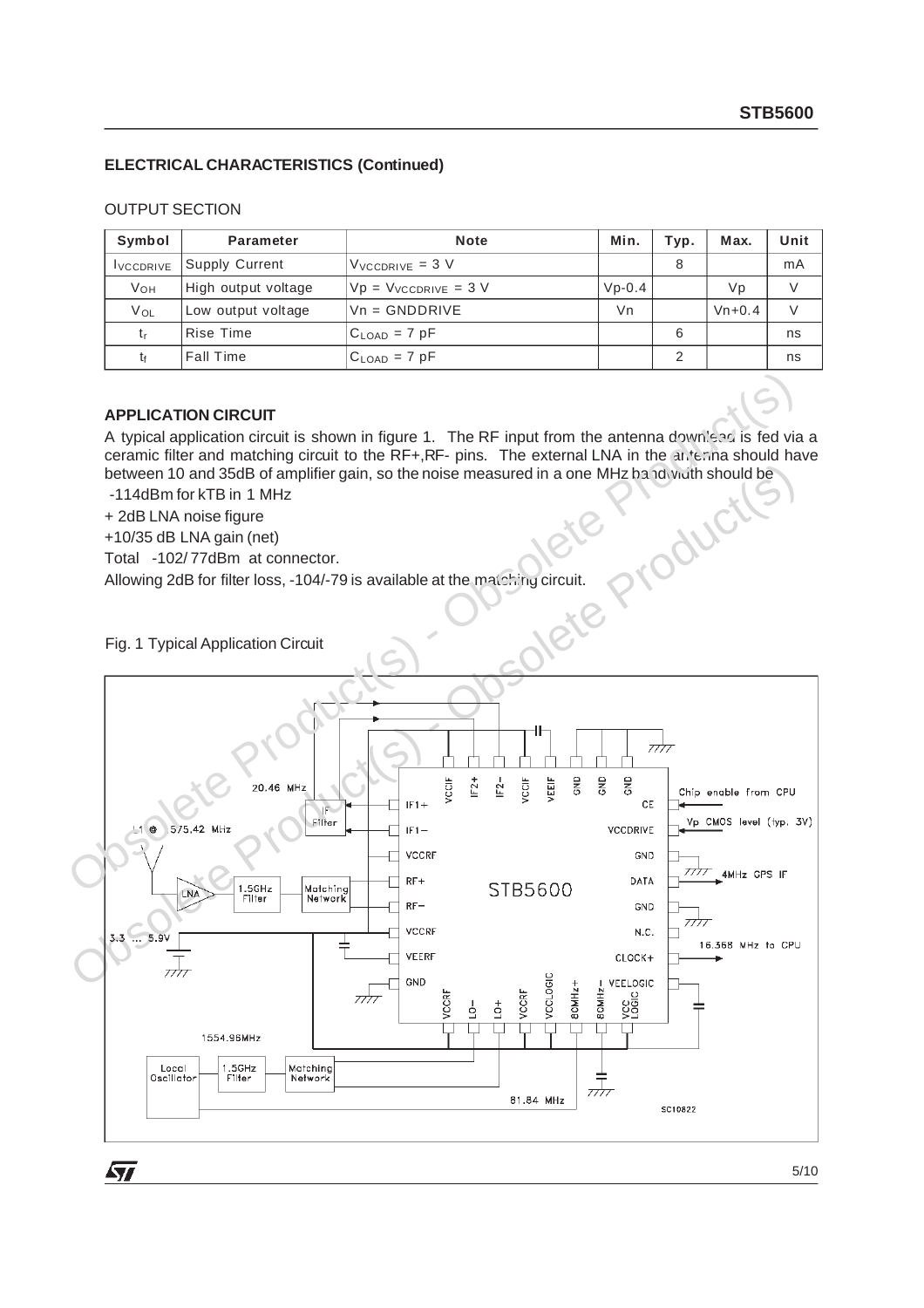## **STB5600**

## **A.1 Matching Network**

The **matching circuit** may be a 50 Ohm / 300 Ohm balun transformer (figure 2), but a more economical solution is a tuned match as shown below. A single 10nH inductor is optimal in cost, but may not meet the users tolerance requirements over spreads of silicon and pcb material, as it has only around 1pF tuning capacitance ( 2pF in series with 2pF inside the package).

## Fig. 2 Matching Network with Balun



The first example (figure 3) increases the capacitance with a discrete capacitor, and uses a lower inductance value. Both examples assume that the ceramic filter is dc blocking, both input to output, and output to ground.

Fig. 3 Matching Network with two elements



The second (figure 4) example allows optimum matching by rationing the capacitors appropriately to achieve voltage gain commensurate with the impedance translation. While it has a higher component count, it is the version most tolerant of componentvariations and board capacitance.

**ATT**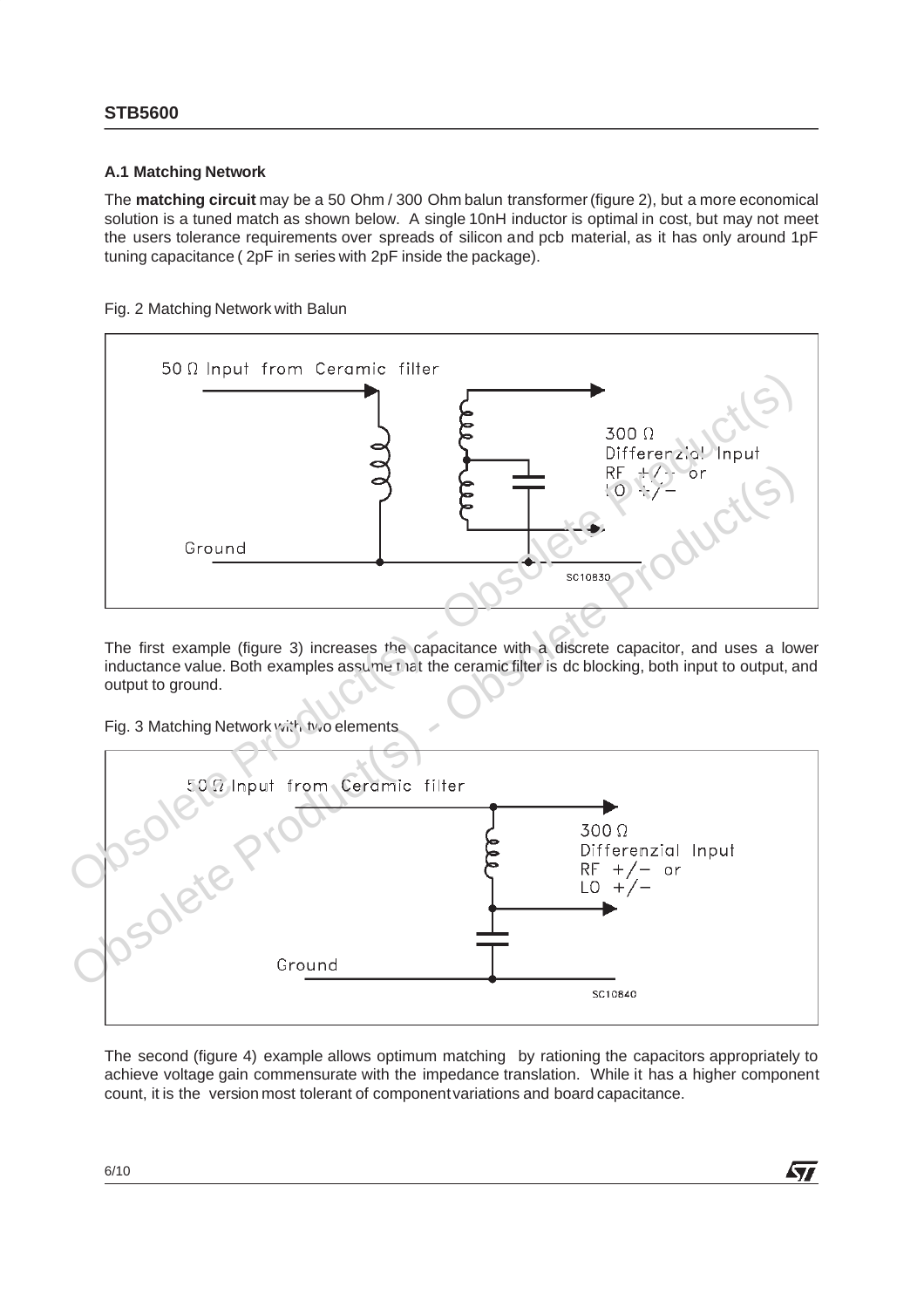Fig. 4 Matching Network with four elements



## **A.2 IF Filter**

The recommended IF filter is shown in figure 5. The stop band of the filter is to reject the alias images around 12MHz, and around 28MHz, where it should have at least 15dBc rejection.

Note that the mixer output is low impedance, (70 Ohms), and the IF input is high impedance (15kOhms), so considerable voltage gain is achieved in the impedance matching filter.

The filter also sets the bandwidth of the receiver, using the load impedance with the L/C ratio to set the filter Q. If desired, an external resistor may be added in parallel to reduce the Q. Note that the bandwidth must be much wider than the 2MHz needed to pass the power of the GPS signal... it must maintain linear phase across the 2MHz, even at the extremes of component tolerance.





**Syr**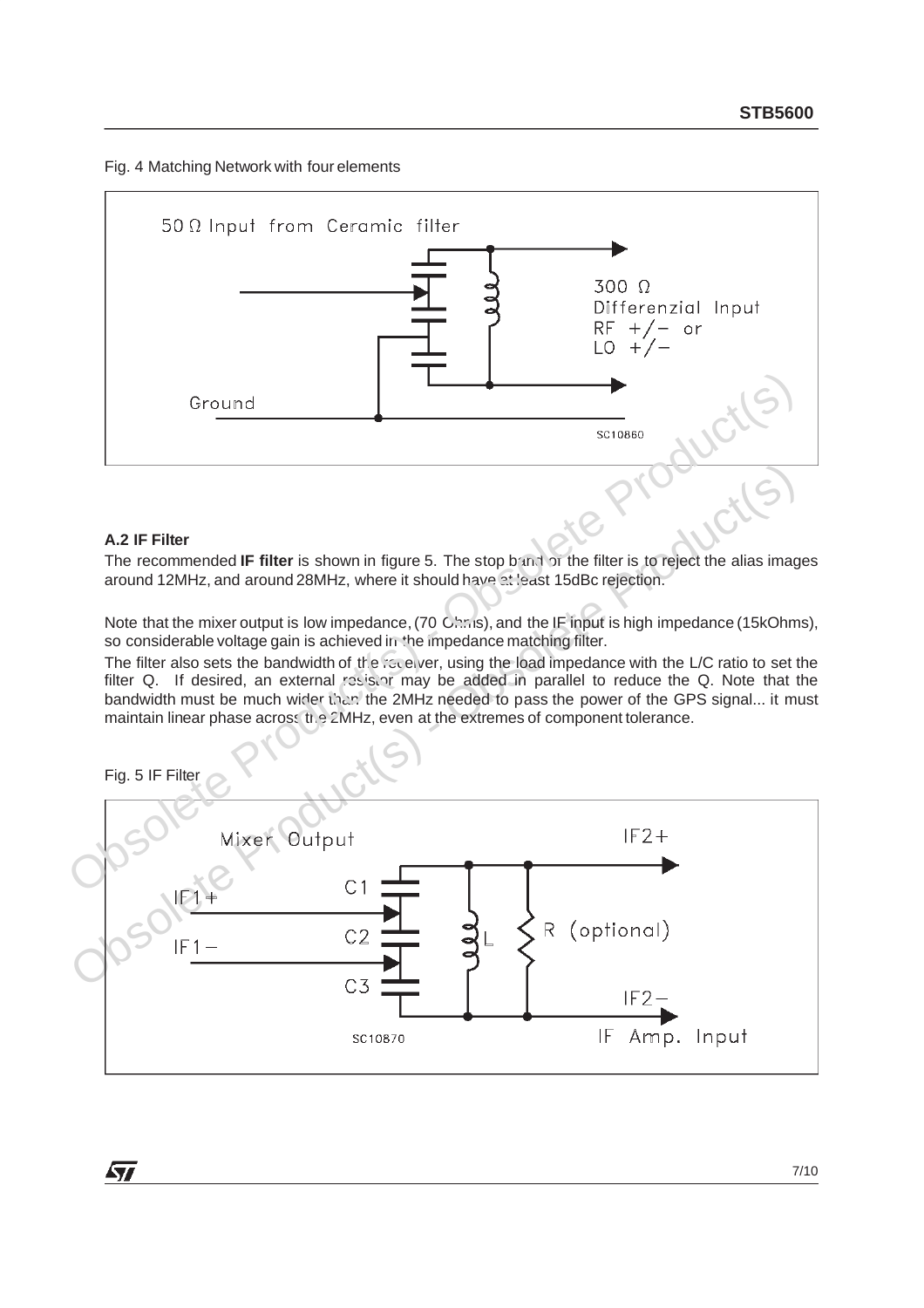#### **A.3 Reference Oscillator**

The recommended dual output oscillator shown in figure 6 generates both the 81.84MHz signal that is divided down for the CPU 16.368MHz clock, but also the low amplitude 1555MHz first local oscillator signal .

Note that some 2 volts of the 82MHz signal is available, and the capacitive tap on the tank circuit is used to reduce the amplitude to prevent excessive radiation.

Note that the transistor must be a high frequency type, Ft of 8 GHz or greater, and that the collector inductor must have a self resonant frequency of 2.5GHz or higher.

#### Fig. 6 Reference Oscillator



**ST**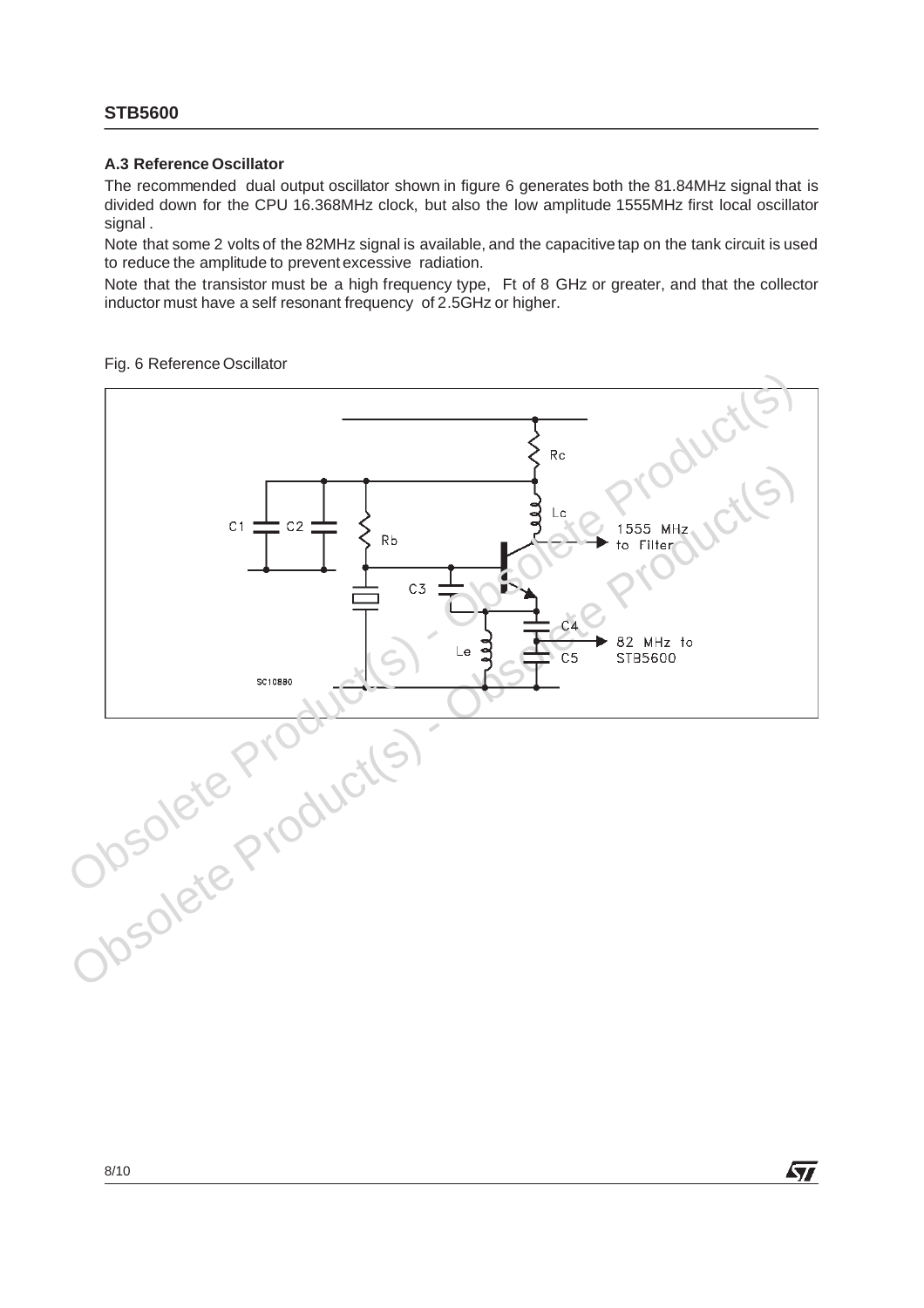| DIM.           |      | mm     |      |                                        | inch  |                |  |  |
|----------------|------|--------|------|----------------------------------------|-------|----------------|--|--|
|                | MIN. | TYP.   | MAX. | MIN.                                   | TYP.  | MAX.           |  |  |
| Α              |      |        | 1.60 |                                        |       | 0.063          |  |  |
| A <sub>1</sub> | 0.05 |        | 0.15 | 0.002                                  |       | 0.006          |  |  |
| A2             | 1.35 | 1.40   | 1.45 | 0.053                                  | 0.055 | 0.057          |  |  |
| B              | 0.30 | 0.37   | 0.45 | 0.012                                  | 0.015 | 0.018<br>0.678 |  |  |
| C              | 0.09 |        | 0.20 | 0.004                                  |       |                |  |  |
| D              |      | 9.00   |      |                                        | 0.354 |                |  |  |
| D <sub>1</sub> |      | 7.00   |      |                                        | 0.276 |                |  |  |
| D <sub>3</sub> |      | 5.60   |      |                                        | C220  |                |  |  |
| $\mathbf e$    |      | 0.80   |      |                                        | 0.031 |                |  |  |
| Ε              |      | 9.00   |      |                                        | 0.354 |                |  |  |
| E1             |      | 7.00   |      |                                        | 0.276 |                |  |  |
| E <sub>3</sub> |      | 5.60   |      |                                        | 0.220 |                |  |  |
| L              | 0.45 | 0.60   | 7.72 | 0.018                                  | 0.024 | 0.030          |  |  |
| L1             |      | 1.00   |      |                                        | 0.039 |                |  |  |
| Κ              |      | $\sim$ |      | $0^{\circ}$ (min.), $7^{\circ}$ (max.) |       |                |  |  |

## **TQFP32 MECHANICAL DATA**



 $\overline{M}$